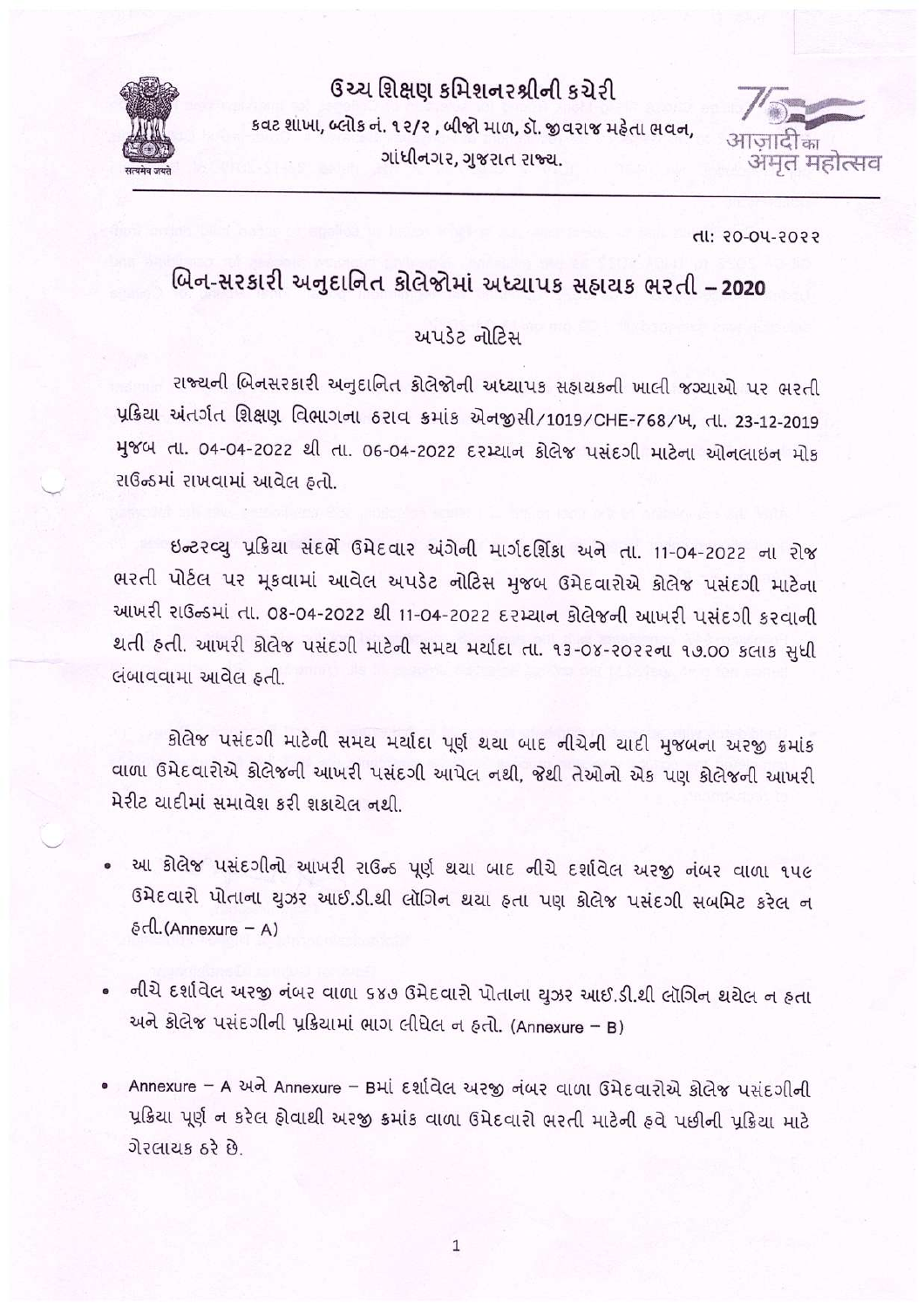College Choice filling-Mock Round for selection of Colleges for Interview was held from 04-04-2022 to 06-04-2022 for recruitment of Adhyapak Sahayak in Grant-in-Aid Colleges as per Resolution No. NGC / 1019 / CHE-768 / KH, dated 23-12-2019 of Education Department

Candidates had to select colleges in Final round of college selection held online from 08-04-2022 to 11-04-2022 as per guidelines regarding interview process for candidate and Update Notice dated 11-04-2022 uploaded on recruitment portal. Final Round of College selection was extended till 5.00 pm on 13-04-2022.

After completion of final round of college selection following candidates with application number have not taken part in final round of college selection so none of them could be included in the final merit list of any of the colleges.

- After the completion of the final round of college selection, 159 candidates with the following application number logged in with their user ID but did not submit the college selection. (Annexure - A)
- Following 647 candidates with the application number did not log in with their user ID and  $\bullet$ hence not participated in the college selection process at all. (Annexure - B)
- Candidates with application numbers mentioned in Annexure A and Annexure B have not completed the college selection process so these applicants are ineligible for further process of recruitment.

Commissioner, \Commissionerate of Higher Education, Govt. of Gujarat, Gandhinagar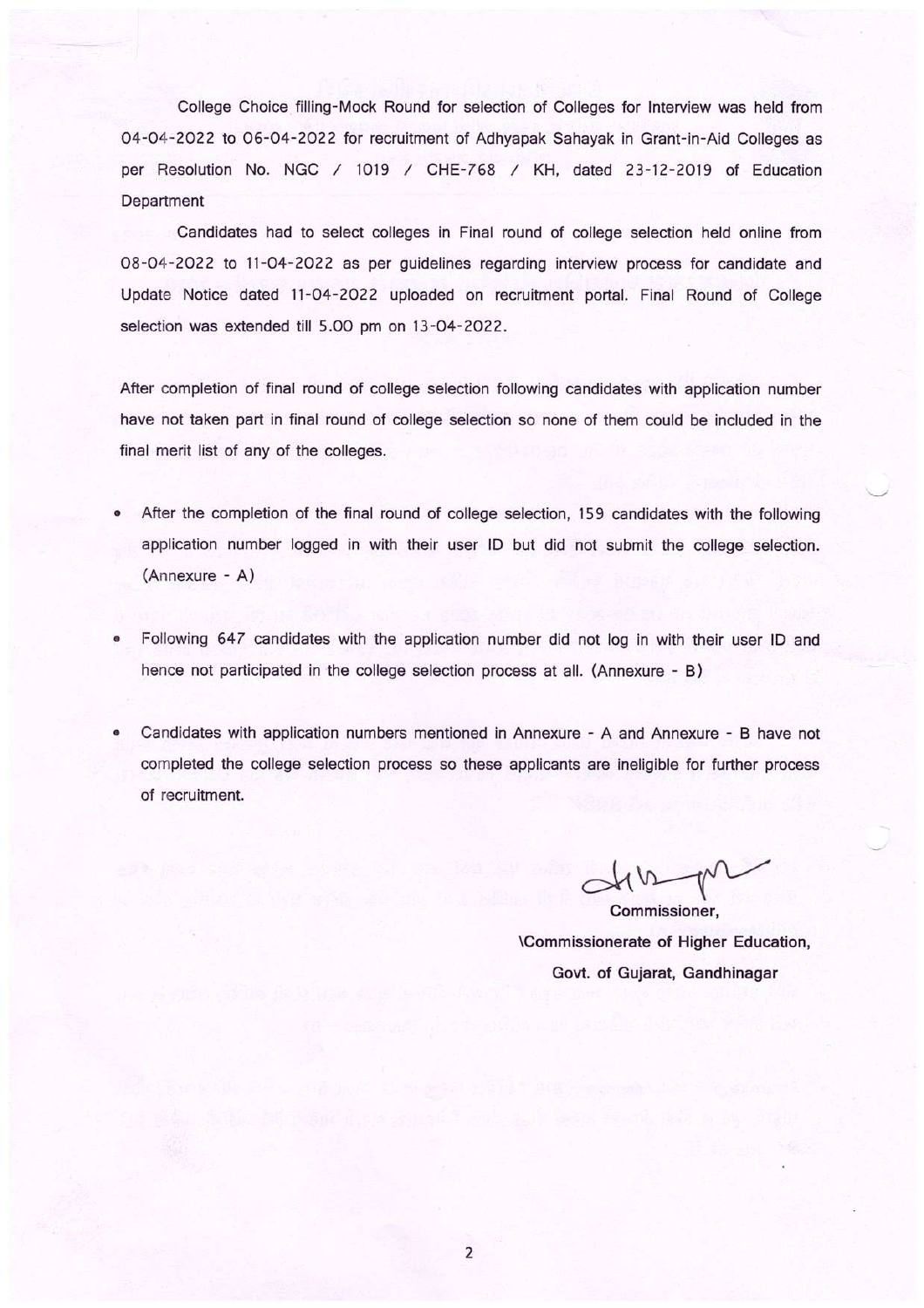## Annexure – A

## 159 ઉમેદવારો પોતાના યુઝર આઈ.ડી.થી લૉગિન થયા હતા પરંતુ પોતાની પસંદગી સબમીટ કરી નથી.

159 candidates with the following application number logged in with their user ID but did not submit the

#### college selection

| Sr             | Subject                        | <b>Application No</b> | Sr  | Subject            | <b>Application No</b> |
|----------------|--------------------------------|-----------------------|-----|--------------------|-----------------------|
| $\mathbf{1}$   | <b>Account Commerce Method</b> | 202103032887          | 55  | English            | 202017005671          |
| $\overline{2}$ | BioChemistry                   | 202106018479          | 56  | English            | 202017005970          |
| $\overline{3}$ | Biology                        | 202007011068          | 57  | English            | 202017006480          |
| 4              | Botany                         | 202008012472          | 58  | English            | 202017007607          |
| 5              | Botany                         | 202108015682          | 59  | English            | 202017008476          |
| 6              | Chemistry                      | 202010000095          | 60  | English            | 202017009728          |
| $\overline{7}$ | Chemistry                      | 202010001468          | 61  | English            | 202017010607          |
| 8              | Chemistry                      | 202010002791          | 62  | English            | 202017010613          |
| $\overline{9}$ | Chemistry                      | 202010003022          | 63  | English            | 202017011210          |
| 10             | Chemistry                      | 202010003105          | 64  | English            | 202017011497          |
| 11             | Chemistry                      | 202010007568          | 65  | English            | 202017011581          |
| 12             | Chemistry                      | 202010008130          | 66  | English            | 202017011589          |
| 13             | Chemistry                      | 202010008226          | 67  | English            | 202117015915          |
| 14             | Chemistry                      | 202010008443          | 68  | English            | 202117015927          |
| 15             | Chemistry                      | 202010010817          | 69  | English            | 202117018944          |
| 16             | Chemistry                      | 202010011149          | 70  | English Method     | 202018015027          |
| 17             | Chemistry                      | 202010012345          | 71  | Geography          | 202019002887          |
| 18             | Chemistry                      | 202010013292          | 72  | Geography          | 202019012219          |
| 19             | Chemistry                      | 202010013667          | 73  | Gujarati           | 202020001788          |
| 20             | Chemistry                      | 202010013857          | 74  | Gujarati           | 202020007430          |
| 21             | Chemistry                      | 202010014270          | 75  | Gujarati           | 202020011339          |
| 22             | Chemistry                      | 202110017795          | 76  | Gujarati           | 202120017267          |
| 23             | Commerce & Accountancy         | 202002000153          | 77  | Gujarati           | 202120017844          |
| 24             | Commerce & Accountancy         | 202002000721          | 78  | Gujarati           | 202120029329          |
| 25             | Commerce & Accountancy         | 202002002095          | 79  | Gujarati           | 202120030847          |
| 26             | Commerce & Accountancy         | 202002003880          | 80  | Gujarati           | 202120031385          |
| 27             | Commerce & Accountancy         | 202002004294          | 81  | Gujarati           | 202120032042          |
| 28             | Commerce & Accountancy         | 202002004930          | 82  | Gujarati Method    | 202021005099          |
| 29             | Commerce & Accountancy         | 202002005530          | 83  | Hindi              | 202147016506          |
| 30             | Commerce & Accountancy         | 202002006374          | 84  | Hindi              | 202147016568          |
| 31             | Commerce & Accountancy         | 202002007213          | 85  | Hindi              | 202147016797          |
| 32             | Commerce & Accountancy         | 202002007833          | 86  | Hindi              | 202147016824          |
| 33             | Commerce & Accountancy         | 202002010520          | 87  | Hindi              | 202147017223          |
| 34             | Commerce & Accountancy         | 202002011635          | 88  | Hindi              | 202147017257          |
| 35             | Commerce & Accountancy         | 202002011792          | 89  | Hindi              | 202147018184          |
| 36             | Commerce & Accountancy         | 202002012548          | 90  | Hindi              | 202147030181          |
| 37             | Commerce & Accountancy         | 202002012566          | 91  | Hindi              | 202147031033          |
| 38             | Commerce & Accountancy         | 202002012892          | 92  | Hindi              | 202147031111          |
| 39             | Commerce & Accountancy         | 202002013054          | 93  | Hindi Method       | 202022006834          |
| 40             | Commerce & Accountancy         | 202002014064          | 94  | Hindi Method       | 202022009979          |
| 41             | Commerce & Accountancy         | 202102032151          | 95  | Hindi Method       | 202022011392          |
| 42             | Computer Science               | 202012005129          | 96  | Hindi Method       | 202022011459          |
| 43             | <b>Computer Science</b>        | 202012013460          | 97  | Hindi Method       | 202022012726          |
| 44             | Economics                      | 202014006157          | 98  | History            | 202123016426          |
| 45             | Economics                      | 202014007830          | 99  | History            | 202123018212          |
| 46             | Economics                      | 202014008397          | 100 | History            | 202123029488          |
| 47             | Economics                      | 202014010645          | 101 | LAW                | 202028002981          |
| 48             | Economics                      | 202014010867          | 102 | Mathematics        | 202029000777          |
| 49             | Economics                      | 202014012503          | 103 | <b>Mathematics</b> | 202029001222          |
| 50             | Economics                      | 202014013722          | 104 | Mathematics        | 202029002375          |
| 51             | Economics                      | 202014014850          | 105 | Mathematics        | 202029005663          |
| 52             | English                        | 202017000106          | 106 | Mathematics        | 202029005820          |
| 53             | English                        | 202017000121          | 107 | Mathematics        | 202029007258          |
| 54             | English                        | 202017005269          | 108 | Mathematics        | 202029013380          |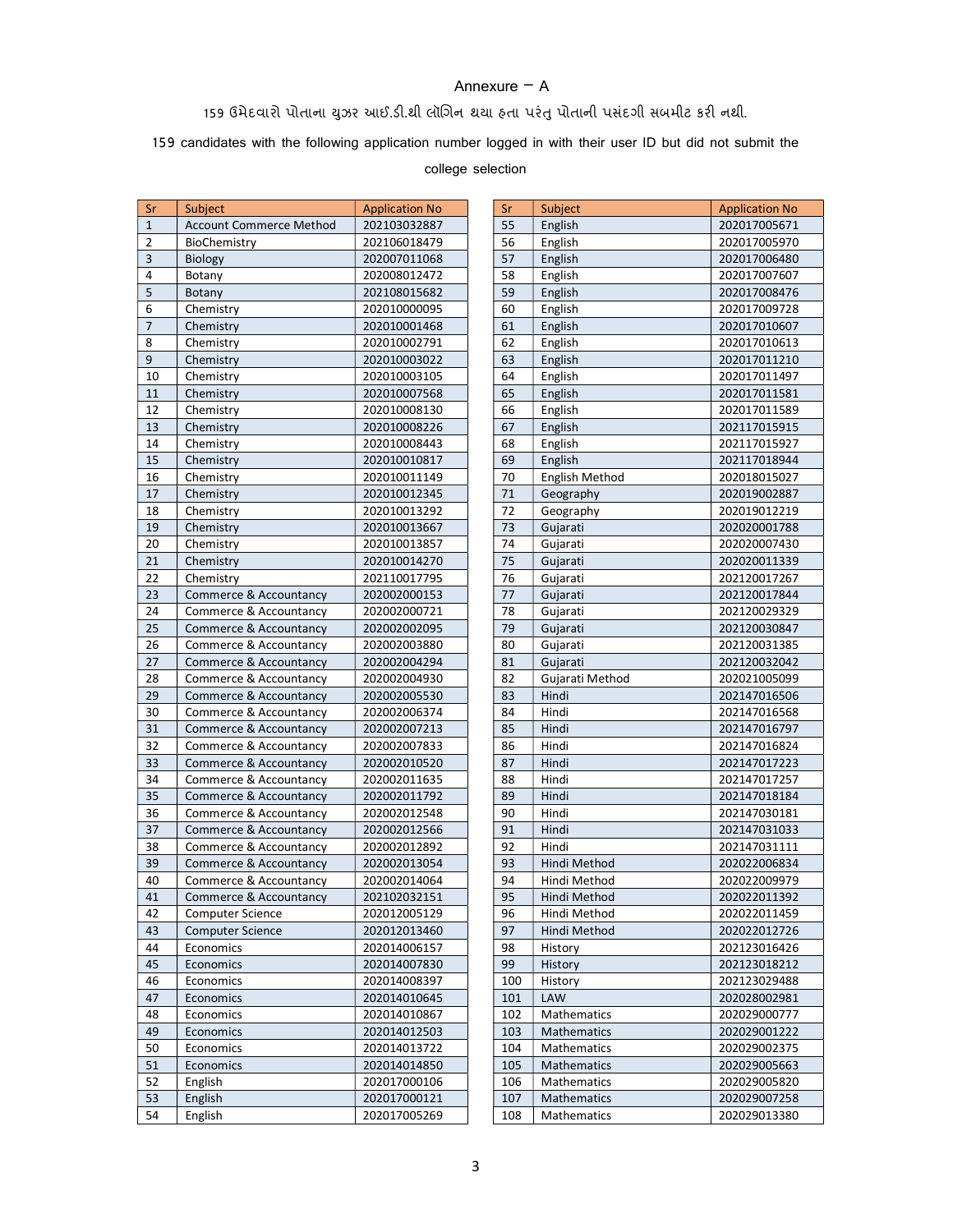| Sr  | Subject                   | <b>Application No</b> |
|-----|---------------------------|-----------------------|
| 109 | <b>Mathematics</b>        | 202029013795          |
| 110 | <b>Maths Method</b>       | 202030007245          |
| 111 | Microbiology              | 202031009176          |
| 112 | Microbiology              | 202031012731          |
| 113 | Microbiology              | 202031013861          |
| 114 | Microbiology              | 202031014108          |
| 115 | Microbiology              | 202131033454          |
| 116 | <b>Physical Education</b> | 202034000257          |
| 117 | <b>Physical Education</b> | 202034000287          |
| 118 | <b>Physical Education</b> | 202034002106          |
| 119 | <b>Physical Education</b> | 202034002161          |
| 120 | Physics                   | 202035000057          |
| 121 | <b>Physics</b>            | 202035001138          |
| 122 | Physics                   | 202035002570          |
| 123 | Physics                   | 202035004222          |
| 124 | Physics                   | 202035005203          |
| 125 | Physics                   | 202035007640          |
| 126 | Physics                   | 202035009324          |
| 127 | <b>Physics</b>            | 202035011530          |
| 128 | Physics                   | 202035012265          |
| 129 | <b>Political Science</b>  | 202036006287          |
| 130 | Psychology                | 202137016902          |
| 131 | Psychology                | 202137017542          |
| 132 | Psychology                | 202137029509          |
| 133 | Psychology                | 202137030267          |
| 134 | Psychology                | 202137031386          |

| Sr  | Subject               | <b>Application No</b> |
|-----|-----------------------|-----------------------|
| 135 | Sanskrit              | 202148029435          |
| 136 | Sanskrit              | 202148030004          |
| 137 | Sanskrit              | 202148030020          |
| 138 | Sanskrit              | 202148030601          |
| 139 | Sanskrit              | 202148031011          |
| 140 | Sanskrit              | 202148031442          |
| 141 | Sanskrit              | 202148033272          |
| 142 | Sanskrit Method       | 202038001324          |
| 143 | Sanskrit Method       | 202038005047          |
| 144 | Sanskrit Method       | 202038006798          |
| 145 | Sanskrit Method       | 202038013087          |
| 146 | <b>Science Method</b> | 202039009118          |
| 147 | Science Method        | 202039009186          |
| 148 | Science Method        | 202039013626          |
| 149 | <b>Science Method</b> | 202139015717          |
| 150 | Science Method        | 202139030962          |
| 151 | Social Science Method | 202040001493          |
| 152 | Sociology             | 202041001712          |
| 153 | Sociology             | 202141017796          |
| 154 | Sociology             | 202141029574          |
| 155 | Sociology             | 202141030765          |
| 156 | Sociology             | 202141031906          |
| 157 | <b>Statistics</b>     | 202142029027          |
| 158 | <b>Statistics</b>     | 202142029544          |
| 159 | Zoology               | 202046015109          |

\*\*\*\*\*\*\*\*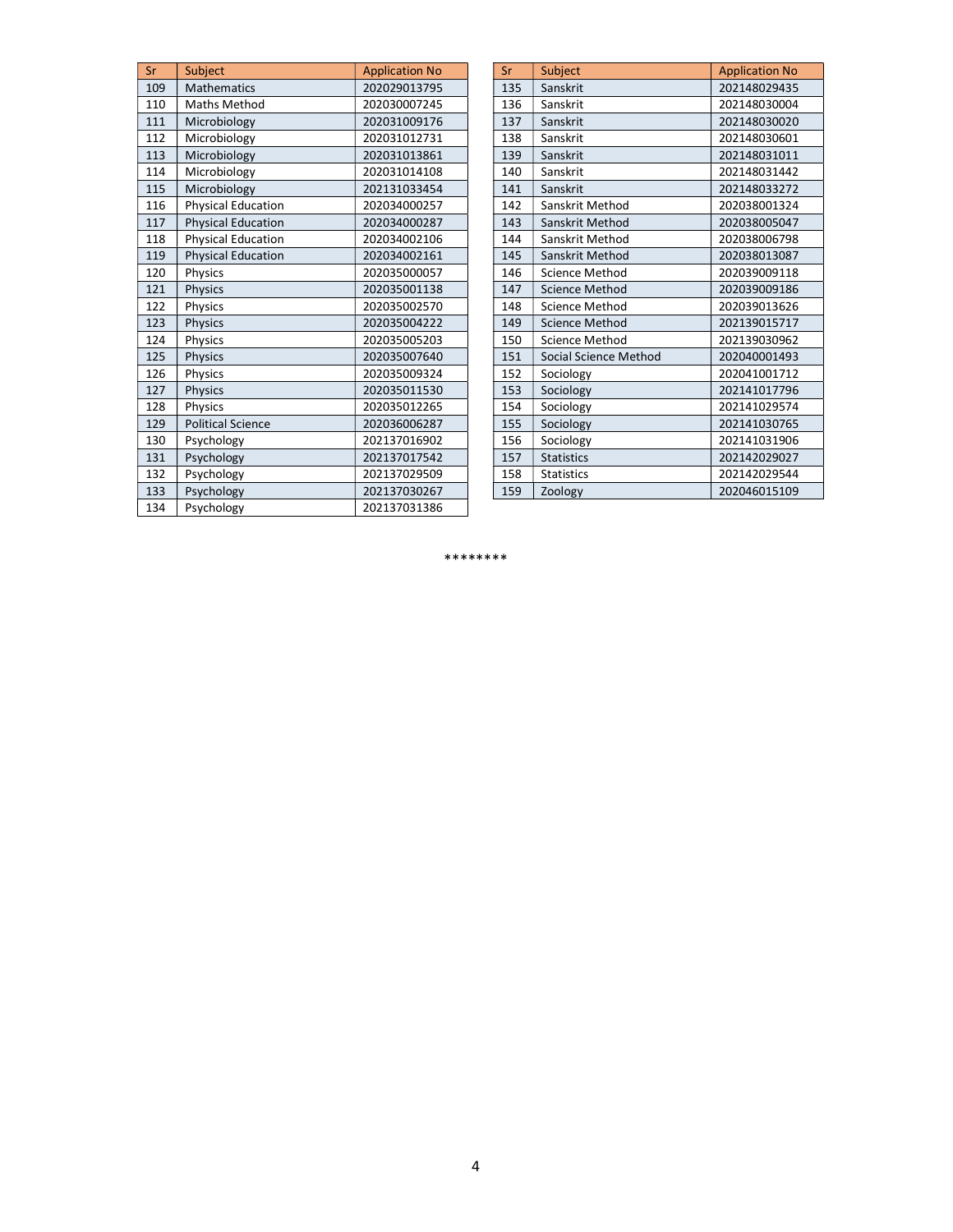#### Annexure – B

## 647 ઉમેદવારો એવા છે ક°Ȑઓએ લૉગન જ કર°લ નથી.

647 candidates with the application number did not log in with their user ID and hence not participated in the college selection process at all

| Sr             | <b>Subject</b>                 | <b>Application No</b> |
|----------------|--------------------------------|-----------------------|
| 1              | <b>Account Commerce Method</b> | 202003003559          |
| $\overline{2}$ | <b>Account Commerce Method</b> | 202003006296          |
| 3              | <b>Account Commerce Method</b> | 202003011553          |
| 4              | <b>Account Commerce Method</b> | 202003011820          |
| 5              | <b>Account Commerce Method</b> | 202003012039          |
| 6              | Account Commerce Method        | 202003015454          |
| 7              | <b>Account Commerce Method</b> | 202103015903          |
| 8              | <b>Account Commerce Method</b> | 202103033210          |
| 9              | BioChemistry                   | 202006004150          |
| 10             | BioChemistry                   | 202006010349          |
| 11             | BioChemistry                   | 202006010833          |
| 12             | Biology                        | 202007007557          |
| 13             | Biology                        | 202107016256          |
| 14             | Biology                        | 202107016531          |
| 15             | Biology                        | 202107033338          |
| 16             | Botany                         | 202008000500          |
| 17             | <b>Botany</b>                  | 202008000731          |
| 18             | Botany                         | 202008001004          |
| 19             | Botany                         | 202008001363          |
| 20             | Botany                         | 202008001442          |
| 21             | Botany                         | 202008001972          |
| 22             | Botany                         | 202008004458          |
| 23             | <b>Botany</b>                  | 202008004697          |
| 24             | Botany                         | 202008006717          |
| 25             | Botany                         | 202008007113          |
| 26             | Botany                         | 202008008999          |
| 27             | Botany                         | 202008009205          |
| 28             | Botany                         | 202008011194          |
| 29             | Botany                         | 202008012301          |
| 30             | Botany                         | 202008012718          |
| 31             | Botany                         | 202008013469          |
| 32             | Botany                         | 202008014278          |
| 33             | Botany                         | 202108015584          |
| 34             | Botany                         | 202108017201          |
| 35             | Botany                         | 202108017339          |
| 36             | Chemistry                      | 202010000478          |
| 37             | Chemistry                      | 202010000818          |
| 38             | Chemistry                      | 202010000930          |
| 39             | Chemistry                      | 202010000936          |
| 40             | Chemistry                      | 202010001067          |
| 41             | Chemistry                      | 202010001300          |
| 42             | Chemistry                      | 202010001354          |
| 43             | Chemistry                      | 202010001614          |
| 44             | Chemistry                      | 202010001623          |
| 45             | Chemistry                      | 202010001665          |
| 46             | Chemistry                      | 202010001727          |
| 47             | Chemistry                      | 202010001958          |
| 48             | Chemistry                      | 202010002451          |
| 49             | Chemistry                      | 202010002967          |
| 50             | Chemistry                      | 202010003011          |
| 51             | Chemistry                      | 202010003522          |

| Sr  | <b>Subject</b> | <b>Application No</b> |
|-----|----------------|-----------------------|
| 52  | Chemistry      | 202010004161          |
| 53  | Chemistry      | 202010004669          |
| 54  | Chemistry      | 202010005025          |
| 55  | Chemistry      | 202010005448          |
| 56  | Chemistry      | 202010005512          |
| 57  | Chemistry      | 202010006124          |
| 58  | Chemistry      | 202010006207          |
| 59  | Chemistry      | 202010006253          |
| 60  | Chemistry      | 202010006526          |
| 61  | Chemistry      | 202010006686          |
| 62  | Chemistry      | 202010006692          |
| 63  | Chemistry      | 202010007043          |
| 64  | Chemistry      | 202010007061          |
| 65  | Chemistry      | 202010008269          |
| 66  | Chemistry      | 202010008273          |
| 67  | Chemistry      | 202010008343          |
| 68  | Chemistry      | 202010008475          |
| 69  | Chemistry      | 202010008512          |
| 70  | Chemistry      | 202010008551          |
| 71  | Chemistry      | 202010008567          |
| 72  | Chemistry      | 202010008584          |
| 73  | Chemistry      | 202010008599          |
| 74  | Chemistry      | 202010008646          |
| 75  | Chemistry      | 202010008842          |
| 76  | Chemistry      | 202010008929          |
| 77  | Chemistry      | 202010008945          |
| 78  | Chemistry      | 202010009168          |
| 79  | Chemistry      | 202010009439          |
| 80  | Chemistry      | 202010010037          |
| 81  | Chemistry      | 202010010503          |
| 82  | Chemistry      | 202010010619          |
| 83  | Chemistry      | 202010010683          |
| 84  | Chemistry      | 202010010725          |
| 85  | Chemistry      | 202010010795          |
| 86  | Chemistry      | 202010010856          |
| 87  | Chemistry      | 202010011093          |
| 88  | Chemistry      | 202010011192          |
| 89  | Chemistry      | 202010011229          |
| 90  | Chemistry      | 202010011424          |
| 91  | Chemistry      | 202010011460          |
| 92  | Chemistry      | 202010011537          |
| 93  | Chemistry      | 202010012088          |
| 94  | Chemistry      | 202010012095          |
| 95  | Chemistry      | 202010012159          |
| 96  | Chemistry      | 202010012336          |
| 97  | Chemistry      | 202010012427          |
| 98  | Chemistry      | 202010012458          |
| 99  | Chemistry      | 202010012554          |
| 100 | Chemistry      | 202010012569          |
| 101 | Chemistry      | 202010012869          |
| 102 | Chemistry      | 202010012924          |
|     |                |                       |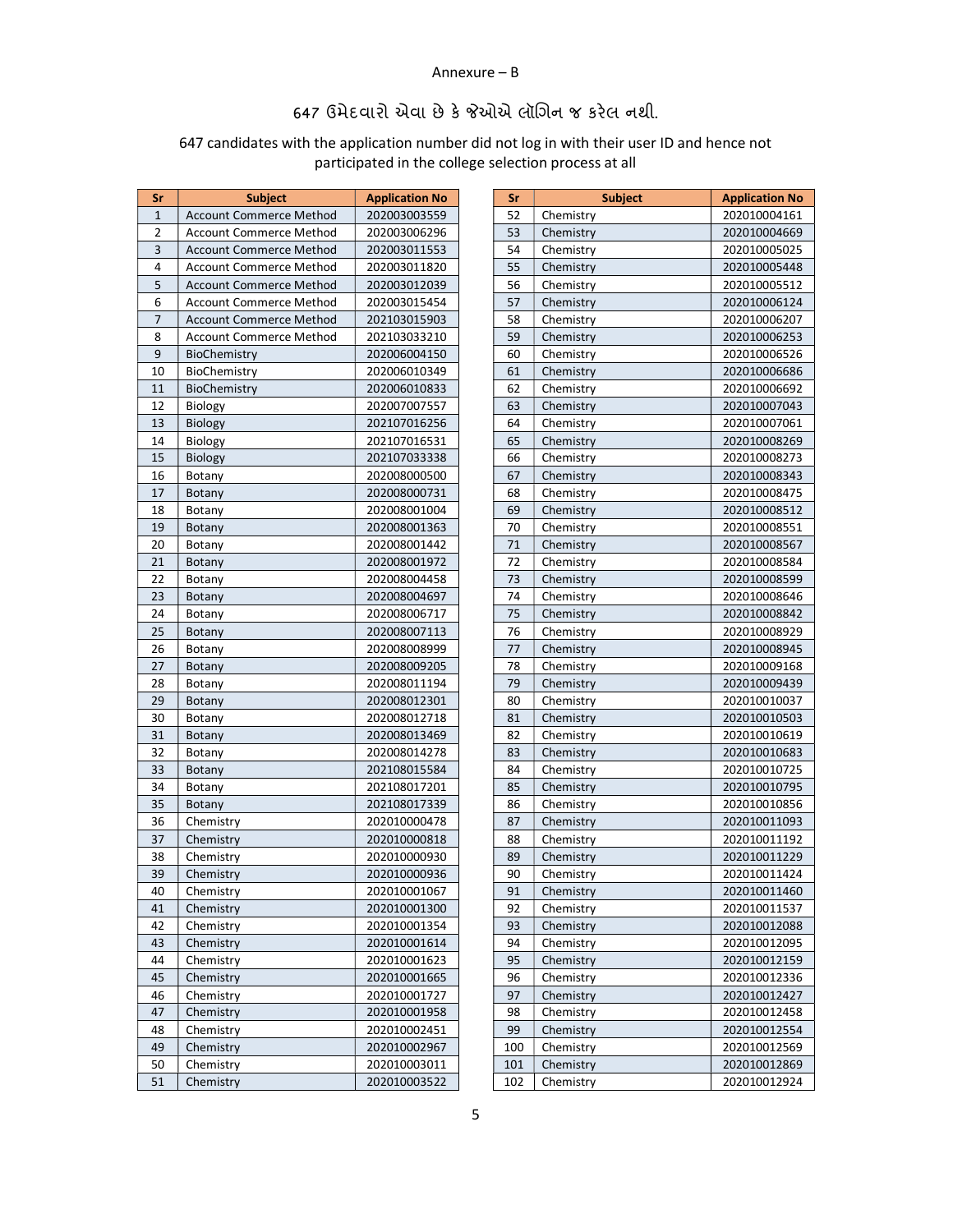| Sr  | <b>Subject</b>         | <b>Application No</b> |  |
|-----|------------------------|-----------------------|--|
| 103 | Chemistry              | 202010013251          |  |
| 104 | Chemistry              | 202010013273          |  |
| 105 | Chemistry              | 202010013324          |  |
| 106 | Chemistry              | 202010013336          |  |
| 107 | Chemistry              | 202010013544          |  |
| 108 | Chemistry              | 202010013625          |  |
| 109 | Chemistry              | 202010013884          |  |
| 110 | Chemistry              | 202010014015          |  |
| 111 | Chemistry              | 202010014639          |  |
| 112 | Chemistry              | 202010015244          |  |
| 113 | Chemistry              | 202010015328          |  |
| 114 | Chemistry              | 202010015336          |  |
| 115 | Chemistry              | 202010015369          |  |
| 116 | Chemistry              | 202010015431          |  |
| 117 | Chemistry              | 202110015603          |  |
| 118 | Chemistry              | 202110015732          |  |
| 119 | Chemistry              | 202110015821          |  |
| 120 | Chemistry              | 202110015878          |  |
|     |                        |                       |  |
| 121 | Chemistry              | 202110015949          |  |
| 122 | Chemistry              | 202110015965          |  |
| 123 | Chemistry              | 202110015968          |  |
| 124 | Chemistry              | 202110015974          |  |
| 125 | Chemistry              | 202110015986          |  |
| 126 | Chemistry              | 202110016018          |  |
| 127 | Chemistry              | 202110029182          |  |
| 128 | Commerce & Accountancy | 202002000427          |  |
| 129 | Commerce & Accountancy | 202002001016          |  |
| 130 | Commerce & Accountancy | 202002001081          |  |
| 131 | Commerce & Accountancy | 202002001367          |  |
| 132 | Commerce & Accountancy | 202002001607          |  |
| 133 | Commerce & Accountancy | 202002001726          |  |
| 134 | Commerce & Accountancy | 202002002050          |  |
| 135 | Commerce & Accountancy | 202002002061          |  |
| 136 | Commerce & Accountancy | 202002002186          |  |
| 137 | Commerce & Accountancy | 202002002450          |  |
| 138 | Commerce & Accountancy | 202002002621          |  |
| 139 | Commerce & Accountancy | 202002002919          |  |
| 140 | Commerce & Accountancy | 202002003329          |  |
| 141 | Commerce & Accountancy | 202002003694          |  |
| 142 | Commerce & Accountancy | 202002003900          |  |
| 143 | Commerce & Accountancy | 202002004103          |  |
| 144 | Commerce & Accountancy | 202002004153          |  |
| 145 | Commerce & Accountancy | 202002004181          |  |
| 146 | Commerce & Accountancy | 202002004210          |  |
| 147 | Commerce & Accountancy | 202002004457          |  |
| 148 | Commerce & Accountancy | 202002004616          |  |
| 149 | Commerce & Accountancy | 202002004668          |  |
| 150 | Commerce & Accountancy | 202002004753          |  |
| 151 | Commerce & Accountancy | 202002004853          |  |
| 152 | Commerce & Accountancy | 202002004896          |  |
| 153 | Commerce & Accountancy | 202002005042          |  |
| 154 | Commerce & Accountancy | 202002005476          |  |
| 155 | Commerce & Accountancy | 202002005523          |  |
| 156 | Commerce & Accountancy | 202002005688          |  |
| 157 | Commerce & Accountancy | 202002005738          |  |
| 158 | Commerce & Accountancy | 202002005821          |  |
| 159 | Commerce & Accountancy | 202002005832          |  |
| 160 | Commerce & Accountancy | 202002005986          |  |
| 161 | Commerce & Accountancy | 202002006269          |  |
| 162 | Commerce & Accountancy | 202002006581          |  |
|     |                        |                       |  |

| Sr  | <b>Subject</b>         | <b>Application No</b> |
|-----|------------------------|-----------------------|
| 163 | Commerce & Accountancy | 202002006662          |
| 164 | Commerce & Accountancy | 202002006687          |
| 165 | Commerce & Accountancy | 202002006729          |
| 166 | Commerce & Accountancy | 202002006897          |
| 167 | Commerce & Accountancy | 202002007460          |
| 168 | Commerce & Accountancy | 202002007556          |
| 169 | Commerce & Accountancy | 202002007594          |
|     |                        |                       |
| 170 | Commerce & Accountancy | 202002007768          |
| 171 | Commerce & Accountancy | 202002007859          |
| 172 | Commerce & Accountancy | 202002007890          |
| 173 | Commerce & Accountancy | 202002008010          |
| 174 | Commerce & Accountancy | 202002008096          |
| 175 | Commerce & Accountancy | 202002008151          |
| 176 | Commerce & Accountancy | 202002008155          |
| 177 | Commerce & Accountancy | 202002008359          |
| 178 | Commerce & Accountancy | 202002008386          |
| 179 | Commerce & Accountancy | 202002008712          |
| 180 | Commerce & Accountancy | 202002008734          |
| 181 | Commerce & Accountancy | 202002008806          |
| 182 | Commerce & Accountancy | 202002008823          |
| 183 | Commerce & Accountancy | 202002008824          |
| 184 | Commerce & Accountancy | 202002008898          |
| 185 | Commerce & Accountancy | 202002008899          |
| 186 | Commerce & Accountancy | 202002008954          |
| 187 | Commerce & Accountancy | 202002009235          |
| 188 | Commerce & Accountancy | 202002009271          |
| 189 | Commerce & Accountancy | 202002009598          |
| 190 | Commerce & Accountancy | 202002009631          |
| 191 | Commerce & Accountancy | 202002009704          |
| 192 | Commerce & Accountancy | 202002009707          |
| 193 | Commerce & Accountancy | 202002009891          |
| 194 | Commerce & Accountancy | 202002010070          |
| 195 | Commerce & Accountancy | 202002010141          |
| 196 | Commerce & Accountancy | 202002010253          |
| 197 | Commerce & Accountancy | 202002010515          |
| 198 | Commerce & Accountancy | 202002010590          |
| 199 | Commerce & Accountancy | 202002010678          |
| 200 |                        |                       |
|     | Commerce & Accountancy | 202002010729          |
| 201 | Commerce & Accountancy | 202002010828          |
| 202 | Commerce & Accountancy | 202002010983          |
| 203 | Commerce & Accountancy | 202002010991          |
| 204 | Commerce & Accountancy | 202002011178          |
| 205 | Commerce & Accountancy | 202002011275          |
| 206 | Commerce & Accountancy | 202002011361          |
| 207 | Commerce & Accountancy | 202002011373          |
| 208 | Commerce & Accountancy | 202002011390          |
| 209 | Commerce & Accountancy | 202002011465          |
| 210 | Commerce & Accountancy | 202002011568          |
| 211 | Commerce & Accountancy | 202002011860          |
| 212 | Commerce & Accountancy | 202002011864          |
| 213 | Commerce & Accountancy | 202002012031          |
| 214 | Commerce & Accountancy | 202002012122          |
| 215 | Commerce & Accountancy | 202002012173          |
| 216 | Commerce & Accountancy | 202002012177          |
| 217 | Commerce & Accountancy | 202002012218          |
| 218 | Commerce & Accountancy | 202002012257          |
| 219 | Commerce & Accountancy | 202002012285          |
| 220 | Commerce & Accountancy | 202002012292          |
| 221 | Commerce & Accountancy | 202002012575          |
| 222 | Commerce & Accountancy | 202002012578          |
|     |                        |                       |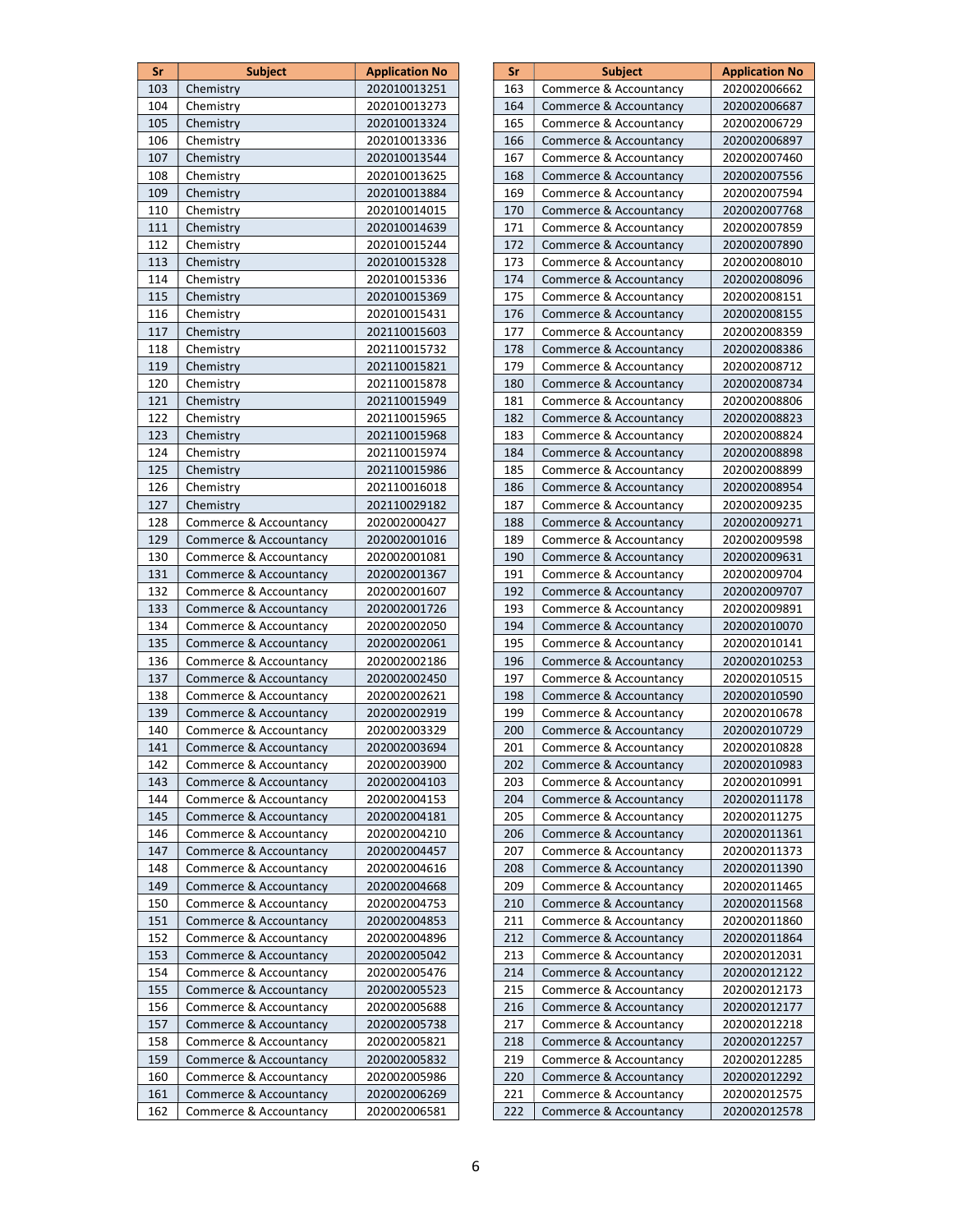| Sr         | <b>Subject</b>                                   | <b>Application No</b>        |
|------------|--------------------------------------------------|------------------------------|
| 223        | Commerce & Accountancy                           | 202002012590                 |
| 224        | Commerce & Accountancy                           | 202002012592                 |
| 225        | Commerce & Accountancy                           | 202002012600                 |
| 226        | Commerce & Accountancy                           | 202002012899                 |
| 227        | Commerce & Accountancy                           | 202002013130                 |
| 228        | Commerce & Accountancy                           | 202002013395                 |
| 229        | Commerce & Accountancy                           | 202002013464                 |
| 230        | Commerce & Accountancy                           | 202002013961                 |
| 231        | Commerce & Accountancy                           | 202002014068                 |
| 232        | Commerce & Accountancy                           | 202002014093                 |
| 233        | Commerce & Accountancy                           | 202002014720                 |
| 234        | Commerce & Accountancy                           | 202002014744                 |
| 235        | Commerce & Accountancy                           | 202002015062                 |
| 236        | Commerce & Accountancy                           | 202002015099                 |
| 237        | Commerce & Accountancy                           | 202002015298                 |
| 238        | Commerce & Accountancy                           | 202002015348                 |
| 239        |                                                  | 202102015748                 |
| 240        | Commerce & Accountancy<br>Commerce & Accountancy | 202102015770                 |
|            |                                                  |                              |
| 241<br>242 | Commerce & Accountancy                           | 202102016138<br>202102016217 |
|            | Commerce & Accountancy                           |                              |
| 243        | Commerce & Accountancy                           | 202102016242                 |
| 244        | Commerce & Accountancy                           | 202102029825                 |
| 245        | Commerce & Accountancy                           | 202102031179                 |
| 246        | Commerce & Accountancy                           | 202102032595                 |
| 247        | <b>Computer Science</b>                          | 202012000323                 |
| 248        | Computer Science                                 | 202012000385                 |
| 249        | <b>Computer Science</b>                          | 202012001073                 |
| 250        | Computer Science                                 | 202012005498                 |
| 251        | <b>Computer Science</b>                          | 202012006532                 |
| 252        | Computer Science                                 | 202012009103                 |
| 253        | <b>Computer Science</b>                          | 202012010562                 |
| 254        | <b>Computer Science</b>                          | 202012011037                 |
| 255        | <b>Computer Science</b>                          | 202012012661                 |
| 256        | Computer Science                                 | 202112015901                 |
| 257        | <b>Computer Science</b>                          | 202112015947                 |
| 258        | <b>Computer Science</b>                          | 202112016538                 |
| 259        | <b>Computer Science</b>                          | 202112018573                 |
| 260        | Economics                                        | 202014001967                 |
| 261        | Economics                                        | 202014002029                 |
| 262        | Economics                                        | 202014002263                 |
| 263        | Economics                                        | 202014002610                 |
| 264        | Economics                                        | 202014003568                 |
| 265        | Economics                                        | 202014004442                 |
| 266        | Economics                                        | 202014005160                 |
| 267        | Economics                                        | 202014005771                 |
| 268        | Economics                                        | 202014006387                 |
| 269        | Economics                                        | 202014007316                 |
| 270        | Economics                                        | 202014007755                 |
| 271        | Economics                                        | 202014007785                 |
| 272        | Economics                                        | 202014008069                 |
| 273        | Economics                                        | 202014008339                 |
| 274        | Economics                                        | 202014008379                 |
| 275        | Economics                                        | 202014008639                 |
| 276        | Economics                                        | 202014008678                 |
| 277        | Economics                                        | 202014009189                 |
| 278        | Economics                                        | 202014009680                 |
| 279        | Economics                                        | 202014011225                 |
| 280        | Economics                                        | 202014011440                 |
| 281        | Economics                                        | 202014011560                 |
| 282        | Economics                                        | 202014013107                 |

| Sr  | <b>Subject</b>          | <b>Application No</b> |
|-----|-------------------------|-----------------------|
| 283 | Economics               | 202014013541          |
| 284 | Economics               | 202014013646          |
| 285 | Economics               | 202014014090          |
| 286 | Economics               | 202014015011          |
| 287 | Economics               | 202014015433          |
| 288 | Economics               | 202114015833          |
| 289 | Economics               | 202114032916          |
| 290 | <b>Economics Method</b> | 202016011494          |
| 291 | English                 | 202017000618          |
| 292 | English                 | 202017000847          |
| 293 | English                 | 202017001062          |
| 294 | English                 | 202017001267          |
| 295 | English                 | 202017001813          |
| 296 | English                 | 202017001862          |
| 297 | English                 | 202017002865          |
| 298 | English                 | 202017002957          |
| 299 | English                 | 202017003306          |
| 300 | English                 | 202017003604          |
| 301 | English                 | 202017003704          |
| 302 | English                 | 202017004271          |
| 303 | English                 | 202017004334          |
| 304 | English                 | 202017005007          |
| 305 | English                 | 202017005260          |
| 306 | English                 | 202017005315          |
| 307 |                         |                       |
|     | English                 | 202017005524          |
| 308 | English                 | 202017006220          |
| 309 | English                 | 202017006295          |
| 310 | English                 | 202017006414          |
| 311 | English                 | 202017006905          |
| 312 | English                 | 202017007170          |
| 313 | English                 | 202017007651          |
| 314 | English                 | 202017007807          |
| 315 | English                 | 202017007987          |
| 316 | English                 | 202017008332          |
| 317 | English                 | 202017008527          |
| 318 | English                 | 202017008571          |
| 319 | English                 | 202017008759          |
| 320 | English                 | 202017009349          |
| 321 | English                 | 202017009462          |
| 322 | English                 | 202017009507          |
| 323 | English                 | 202017009999          |
| 324 | English                 | 202017010340          |
| 325 | English                 | 202017010406          |
| 326 | English                 | 202017010536          |
| 327 | English                 | 202017011048          |
| 328 | English                 | 202017011347          |
| 329 | English                 | 202017011493          |
| 330 | English                 | 202017011739          |
| 331 | English                 | 202017011793          |
| 332 | English                 | 202017012055          |
| 333 | English                 | 202017012217          |
| 334 | English                 | 202017012271          |
| 335 | English                 | 202017012284          |
| 336 | English                 | 202017012413          |
| 337 | English                 | 202017012541          |
| 338 | English                 | 202017013423          |
| 339 | English                 | 202017013724          |
| 340 | English                 | 202017013892          |
| 341 | English                 | 202017014331          |
| 342 | English                 | 202017014361          |
|     |                         |                       |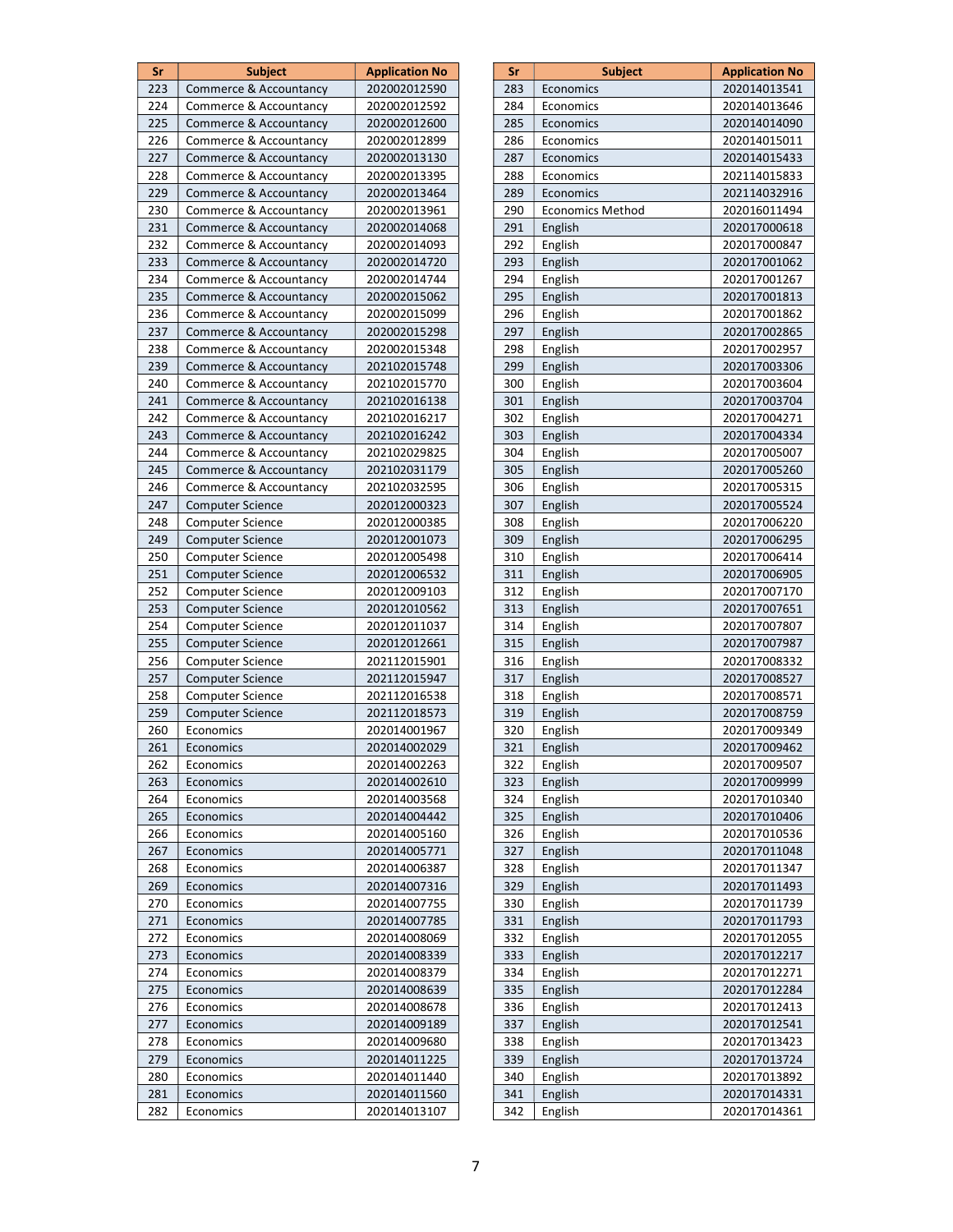| Sr         | <b>Subject</b>        | <b>Application No</b>        |
|------------|-----------------------|------------------------------|
| 343        | English               | 202117016057                 |
| 344        | English               | 202117029132                 |
| 345        | <b>English Method</b> | 202018012722                 |
| 346        | <b>English Method</b> | 202018014326                 |
| 347        | <b>English Method</b> | 202018015341                 |
| 348        | English Method        | 202118031089                 |
| 349        | Geography             | 202019002807                 |
| 350        | Geography             | 202019006415                 |
| 351        | Geography             | 202019010757                 |
| 352        | Geography             | 202019011042                 |
| 353        | Geography             | 202019011330                 |
| 354        | Geography             | 202019015277                 |
| 355        | Gujarati              | 202020002400                 |
| 356        | Gujarati              | 202020008834                 |
| 357        | Gujarati              | 202020009879                 |
| 358        | Gujarati              | 202020011005                 |
| 359        | Gujarati              | 202120016248                 |
| 360        | Gujarati              | 202120016801                 |
| 361        | Gujarati              | 202120016861                 |
| 362        | Gujarati              | 202120017093                 |
| 363        | Gujarati              | 202120017239                 |
| 364        | Gujarati              | 202120017585                 |
| 365        | Gujarati              | 202120017729                 |
| 366        | Gujarati              | 202120018110                 |
| 367        | Gujarati              | 202120018687                 |
| 368        | Gujarati              | 202120028998                 |
| 369        | Gujarati              | 202120029040                 |
| 370        | Gujarati              | 202120029180                 |
| 371        | Gujarati              | 202120029807                 |
| 372        | Gujarati              | 202120029863                 |
| 373        | Gujarati              | 202120030393                 |
| 374        | Gujarati              | 202120030438                 |
| 375        | Gujarati              | 202120030445                 |
| 376        | Gujarati              | 202120030825                 |
| 377        | Gujarati              | 202120030987                 |
| 378        | Gujarati              | 202120031001                 |
| 379        | Gujarati              | 202120031246                 |
| 380        | Gujarati              | 202120031346                 |
| 381        | Gujarati              | 202120031393                 |
| 382        | Gujarati              | 202120031457                 |
| 383        | Gujarati              | 202120031472                 |
| 384        | Gujarati              | 202120031569                 |
| 385        | Gujarati              | 202120031626                 |
| 386        | Gujarati              | 202120031696                 |
| 387        | Gujarati              | 202120031741                 |
| 388        | Gujarati              | 202120031835                 |
| 389        | Gujarati              | 202120032014                 |
| 390        | Gujarati              | 202120032119                 |
| 391        | Gujarati              |                              |
| 392        |                       | 202120032253<br>202120032285 |
| 393        | Gujarati              | 202120032294                 |
| 394        | Gujarati<br>Gujarati  | 202120033154                 |
|            |                       |                              |
| 395        | Gujarati              | 202120033176                 |
| 396<br>397 | Gujarati              | 202120033361                 |
|            | Gujarati              | 202120033386                 |
| 398        | Gujarati              | 202120033469                 |
| 399        | Gujarati Method       | 202021003738                 |
| 400        | Gujarati Method       | 202021004141                 |
| 401        | Gujarati Method       | 202021012179                 |
| 402        | Hindi                 | 202147016699                 |

| Sr  | <b>Subject</b>                     | <b>Application No</b>        |
|-----|------------------------------------|------------------------------|
| 403 | Hindi                              | 202147017328                 |
| 404 | Hindi                              | 202147017523                 |
| 405 | Hindi                              | 202147017797                 |
| 406 | Hindi                              | 202147018218                 |
| 407 | Hindi                              | 202147029226                 |
| 408 | Hindi                              | 202147029732                 |
| 409 | Hindi                              | 202147029925                 |
| 410 | Hindi                              | 202147030363                 |
| 411 | Hindi                              | 202147030635                 |
| 412 | Hindi                              | 202147030762                 |
| 413 | Hindi                              | 202147030813                 |
| 414 | Hindi                              | 202147030877                 |
| 415 | Hindi                              | 202147031077                 |
| 416 | Hindi                              | 202147031094                 |
| 417 | Hindi                              | 202147031340                 |
| 418 | Hindi                              | 202147031574                 |
| 419 | Hindi                              | 202147031617                 |
| 420 | Hindi                              | 202147031703                 |
| 421 | Hindi                              | 202147031732                 |
| 422 | Hindi                              | 202147031754                 |
| 423 | Hindi                              | 202147031803                 |
| 424 | Hindi                              | 202147031990                 |
| 425 | Hindi                              | 202147032113                 |
| 426 | Hindi                              | 202147032167                 |
| 427 | Hindi                              | 202147032856                 |
| 428 | Hindi                              | 202147033222                 |
| 429 | Hindi                              | 202147033228                 |
| 430 | Hindi Method                       | 202022009545                 |
| 431 | Hindi Method                       | 202022012577                 |
| 432 | Hindi Method                       | 202022014883                 |
| 433 | History                            | 202023001193                 |
| 434 | History                            | 202023008066                 |
| 435 | History                            | 202123016542                 |
| 436 | History                            | 202123016848                 |
| 437 | History                            | 202123016912                 |
| 438 | History                            | 202123017113                 |
| 439 | History                            | 202123017533                 |
| 440 | History                            | 202123017759                 |
| 441 | History                            | 202123017926                 |
| 442 | History                            | 202123029387                 |
| 443 | History                            | 202123029833                 |
| 444 | History                            | 202123029850                 |
| 445 | History                            | 202123029993                 |
| 446 | History                            | 202123031065                 |
| 447 | History                            | 202123031171                 |
| 448 | History                            | 202123031230                 |
| 449 | History                            | 202123031532                 |
| 450 | History                            | 202123031663                 |
| 451 | History                            | 202123032049                 |
| 452 | History                            | 202123032104                 |
| 453 | <b>Industrial Chemistry</b>        | 202027001659                 |
| 454 | <b>Industrial Chemistry</b>        | 202027012346                 |
| 455 |                                    |                              |
| 456 | <b>Industrial Chemistry</b><br>LAW | 202127016268<br>202028001834 |
|     |                                    |                              |
| 457 | LAW                                | 202028002318                 |
| 458 | LAW                                | 202028004520                 |
| 459 | LAW                                | 202028008087                 |
| 460 | LAW                                | 202028008580                 |
| 461 | LAW                                | 202028009501                 |
| 462 | LAW                                | 202028010227                 |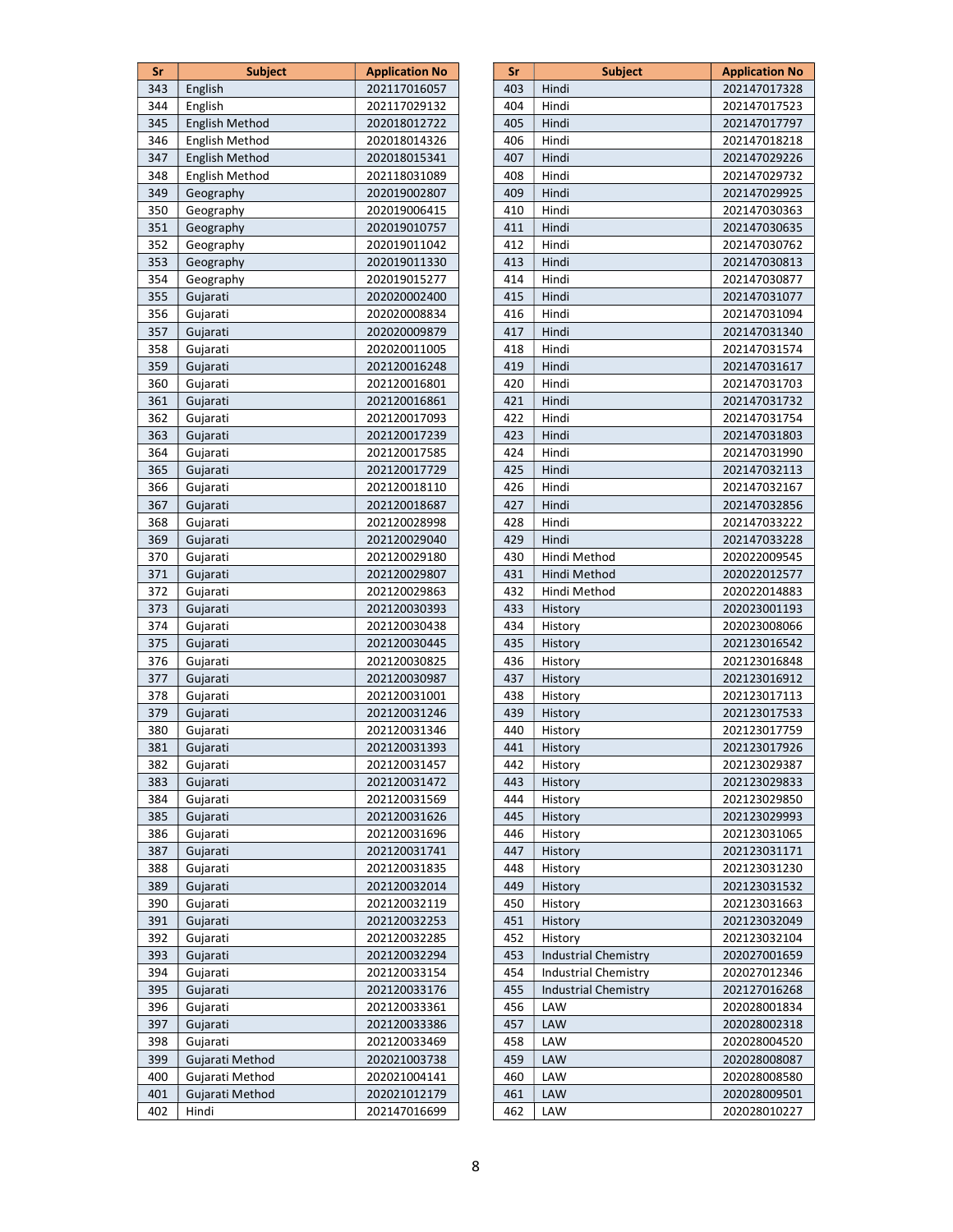| Sr  | <b>Subject</b>            | <b>Application No</b> |
|-----|---------------------------|-----------------------|
| 463 | LAW                       | 202028011247          |
| 464 | LAW                       | 202028012118          |
| 465 | <b>LAW</b>                | 202128032645          |
| 466 | LAW                       | 202128033295          |
| 467 | Mathematics               | 202029003579          |
| 468 | Mathematics               | 202029006332          |
| 469 | <b>Mathematics</b>        | 202029006749          |
| 470 | Mathematics               | 202029007366          |
| 471 | Mathematics               | 202029007783          |
| 472 | Mathematics               | 202029010211          |
| 473 | <b>Mathematics</b>        | 202029010396          |
| 474 | Mathematics               | 202029012467          |
| 475 | Mathematics               | 202029012738          |
| 476 | Mathematics               | 202029012865          |
| 477 | <b>Mathematics</b>        | 202029012958          |
| 478 | Mathematics               | 202029013360          |
| 479 | <b>Mathematics</b>        | 202029014153          |
| 480 | Mathematics               | 202129015824          |
| 481 | <b>Mathematics</b>        | 202129015891          |
| 482 | Maths Method              | 202030008382          |
| 483 | <b>Maths Method</b>       | 202030010256          |
| 484 | Microbiology              | 202031000714          |
| 485 | Microbiology              | 202031003247          |
| 486 | Microbiology              | 202031006267          |
| 487 | Microbiology              | 202031007994          |
| 488 | Microbiology              | 202031008815          |
| 489 | Microbiology              | 202031009156          |
| 490 | Microbiology              | 202031009635          |
| 491 | Microbiology              | 202031009768          |
| 492 | Microbiology              | 202031011114          |
| 493 | Microbiology              | 202031011879          |
| 494 | Microbiology              | 202031012863          |
| 495 | Microbiology              | 202031013032          |
| 496 | Microbiology              | 202031013720          |
| 497 | Microbiology              | 202031013782          |
| 498 | Microbiology              | 202031013977          |
| 499 | Microbiology              | 202131016269          |
| 500 | Microbiology              | 202131017038          |
| 501 | Microbiology              | 202131033148          |
| 502 | <b>Physical Education</b> | 202034000194          |
| 503 | <b>Physical Education</b> | 202034001163          |
| 504 | <b>Physical Education</b> | 202034003882          |
| 505 | <b>Physical Education</b> | 202034005584          |
| 506 | Physical Education        | 202034005758          |
| 507 | <b>Physical Education</b> | 202034006745          |
| 508 | <b>Physical Education</b> | 202034010476          |
| 509 | <b>Physical Education</b> | 202034010960          |
| 510 | <b>Physical Education</b> | 202034011074          |
| 511 | <b>Physical Education</b> | 202034011135          |
| 512 | <b>Physical Education</b> | 202034011157          |
| 513 | <b>Physical Education</b> | 202034011576          |
| 514 | <b>Physical Education</b> | 202034012430          |
| 515 | <b>Physical Education</b> | 202034013016          |
| 516 | <b>Physical Education</b> | 202034013422          |
| 517 | <b>Physical Education</b> | 202034013909          |
| 518 | <b>Physical Education</b> | 202034014067          |
| 519 | <b>Physical Education</b> | 202134016224          |
| 520 | Physics                   | 202035000800          |
| 521 | Physics                   | 202035000902          |
| 522 | Physics                   | 202035001351          |

| Sr  | <b>Subject</b>           | <b>Application No</b> |
|-----|--------------------------|-----------------------|
| 523 | Physics                  | 202035001509          |
| 524 | Physics                  | 202035001756          |
| 525 | <b>Physics</b>           | 202035003012          |
| 526 | Physics                  | 202035003420          |
| 527 | <b>Physics</b>           | 202035004873          |
| 528 | Physics                  | 202035005200          |
| 529 | <b>Physics</b>           | 202035005827          |
| 530 | Physics                  | 202035006035          |
| 531 | <b>Physics</b>           | 202035006093          |
| 532 | Physics                  | 202035006203          |
| 533 | <b>Physics</b>           | 202035006658          |
| 534 | Physics                  | 202035006818          |
| 535 | <b>Physics</b>           | 202035007210          |
| 536 | Physics                  | 202035007246          |
| 537 | <b>Physics</b>           | 202035007863          |
| 538 | Physics                  | 202035008268          |
| 539 | <b>Physics</b>           | 202035010491          |
| 540 | Physics                  | 202035011006          |
| 541 | <b>Physics</b>           | 202035011075          |
| 542 | Physics                  | 202035011362          |
| 543 | Physics                  | 202035011574          |
| 544 | Physics                  | 202035011787          |
| 545 | <b>Physics</b>           | 202035012004          |
| 546 | Physics                  | 202035013520          |
| 547 | <b>Physics</b>           | 202035013905          |
| 548 | Physics                  | 202035014513          |
| 549 | Physics                  | 202035014917          |
| 550 | Physics                  | 202035014929          |
| 551 | <b>Physics</b>           | 202035015083          |
| 552 | <b>Political Science</b> | 202036001776          |
| 553 | <b>Political Science</b> | 202036006710          |
| 554 | <b>Political Science</b> | 202036011903          |
| 555 | <b>Political Science</b> | 202036012925          |
| 556 | Political Science        | 202036014360          |
| 557 | Psychology               | 202037000168          |
| 558 | Psychology               | 202037008115          |
| 559 | Psychology               | 202037012316          |
| 560 | Psychology               | 202137015904          |
| 561 | Psychology               | 202137016553          |
| 562 | Psychology               | 202137017090          |
| 563 | Psychology               | 202137017197          |
| 564 | Psychology               | 202137029695          |
| 565 | Psychology               | 202137031133          |
| 566 | Psychology               | 202137031371          |
| 567 | Psychology               | 202137031627          |
| 568 | Psychology               | 202137032003          |
| 569 | Psychology               | 202137033095          |
| 570 | Psychology               | 202137033399          |
| 571 | Sanskrit                 | 202148016653          |
| 572 | Sanskrit                 | 202148016688          |
| 573 | Sanskrit                 | 202148017139          |
| 574 | Sanskrit                 | 202148017181          |
| 575 | Sanskrit                 | 202148017255          |
| 576 | Sanskrit                 | 202148017447          |
| 577 | Sanskrit                 | 202148017462          |
| 578 | Sanskrit                 | 202148017528          |
| 579 | Sanskrit                 | 202148017782          |
| 580 | Sanskrit                 | 202148018194          |
| 581 | Sanskrit                 | 202148018332          |
| 582 | Sanskrit                 | 202148018416          |
|     |                          |                       |